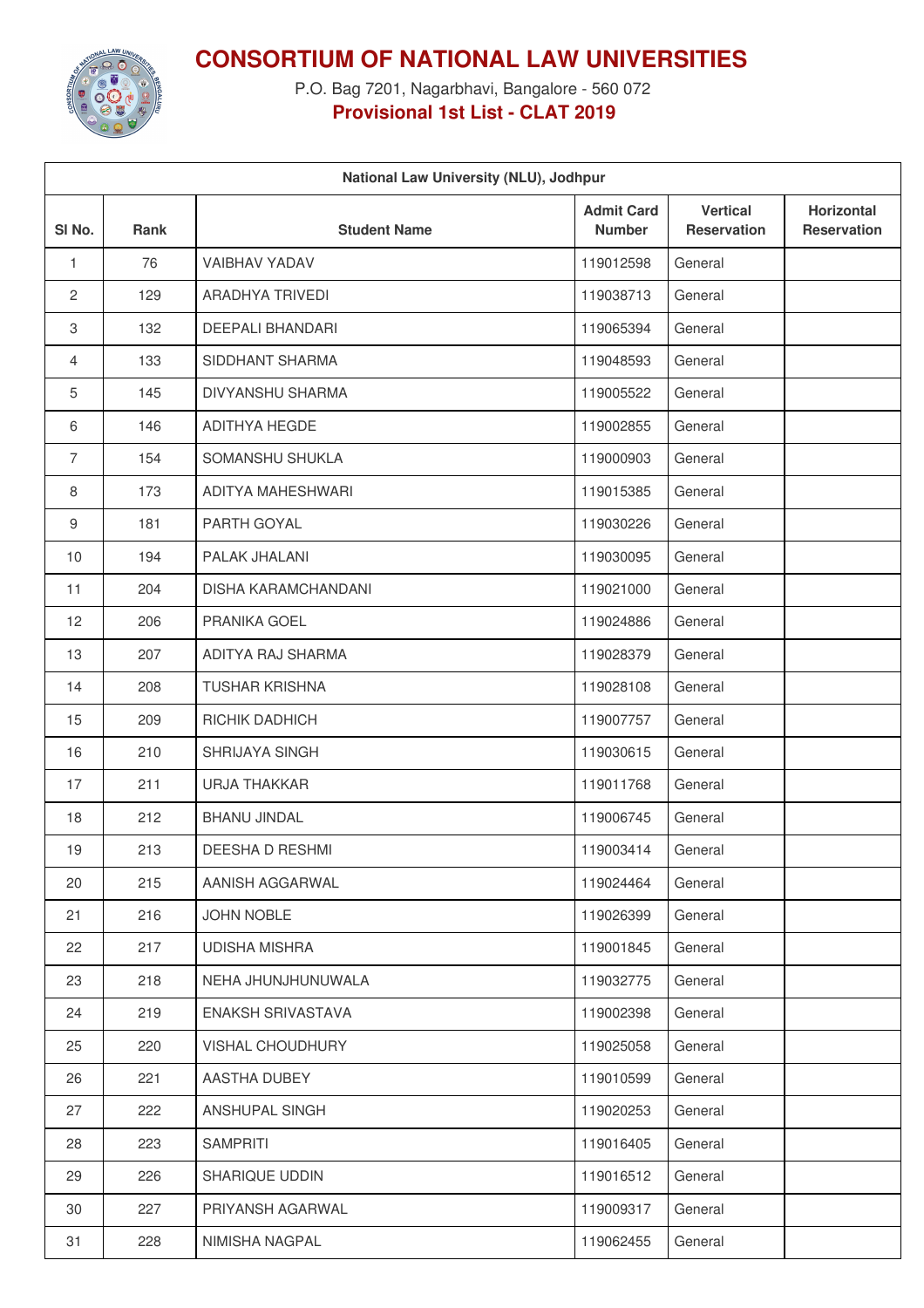|                   |             | National Law University (NLU), Jodhpur |                                    |                                       |                                         |
|-------------------|-------------|----------------------------------------|------------------------------------|---------------------------------------|-----------------------------------------|
| SI <sub>No.</sub> | <b>Rank</b> | <b>Student Name</b>                    | <b>Admit Card</b><br><b>Number</b> | <b>Vertical</b><br><b>Reservation</b> | <b>Horizontal</b><br><b>Reservation</b> |
| 32                | 229         | ARADHYA DIXIT                          | 119001983                          | General                               |                                         |
| 33                | 230         | <b>MONISH KUMAR PATWA</b>              | 119034696                          | General                               |                                         |
| 34                | 231         | ANANYA AWASTHI                         | 119033410                          | General                               |                                         |
| 35                | 232         | <b>GAURI SHARMA</b>                    | 119014655                          | General                               |                                         |
| 36                | 233         | <b>MANSI TIWARI</b>                    | 119061319                          | General                               |                                         |
| 37                | 234         | <b>METTA SURAJ</b>                     | 119019603                          | General                               |                                         |
| 38                | 236         | <b>SUSHOVAN PATNAIK</b>                | 119020149                          | General                               |                                         |
| 39                | 237         | <b>GARIMA CHAUHAN</b>                  | 119020778                          | General                               |                                         |
| 40                | 239         | <b>EISHAN MEHTA</b>                    | 119023717                          | General                               |                                         |
| 41                | 240         | <b>SHREYA</b>                          | 119032674                          | General                               |                                         |
| 42                | 241         | <b>VIDIT PARTH</b>                     | 119008760                          | General                               |                                         |
| 43                | 242         | HIMANSHU RANJAN                        | 119012307                          | General                               |                                         |
| 44                | 243         | RIA AJAY CHAUDHARY                     | 119023253                          | General                               |                                         |
| 45                | 245         | NAVYA BHANDARI                         | 119064004                          | General                               |                                         |
| 46                | 246         | PRATYUSH NIGAM                         | 119013439                          | General                               |                                         |
| 47                | 249         | CHETANYA MITTAL                        | 119048265                          | General                               |                                         |
| 48                | 251         | <b>VISHAL BANG</b>                     | 119027828                          | General                               |                                         |
| 49                | 252         | <b>RAHUL RAO</b>                       | 119001298                          | General                               |                                         |
| 50                | 253         | <b>VISHNUM</b>                         | 119045879                          | General                               |                                         |
| 51                | 254         | SARVAGYA VERMA                         | 119011071                          | General                               |                                         |
| 52                | 258         | ANIKET                                 | 119002544                          | General                               |                                         |
| 53                | 259         | <b>TISHA GUPTA</b>                     | 119027643                          | General                               |                                         |
| 54                | 261         | BHAVYA KANSARA                         | 119039460                          | General                               |                                         |
| 55                | 262         | KAVYA ARORA                            | 119025598                          | General                               |                                         |
| 56                | 264         | KARTIKEYA PRAKASH                      | 119042671                          | General                               |                                         |
| 57                | 266         | <b>ISHAN KHARE</b>                     | 119037017                          | General                               |                                         |
| 58                | 268         | SARANSH KHANDELWAL                     | 119022920                          | General                               |                                         |
| 59                | 269         | <b>OJASAV CHITRANSHI</b>               | 119004374                          | General                               |                                         |
| 60                | 270         | NANDINI KAUSHIK                        | 119008545                          | General                               |                                         |
| 61                | 271         | SHUKTIZ SINHA                          | 119012898                          | General                               |                                         |
| 62                | 273         | SAMARTH AGARWAL                        | 119005364                          | General                               |                                         |
| 63                | 275         | NIDHI LAKHOTIA                         | 119019397                          | General                               |                                         |
| 64                | 276         | SHREEYA KOTNIS                         | 119008193                          | General                               |                                         |
| 65                | 278         | SHREYA VARSHNEY                        | 119021839                          | General                               |                                         |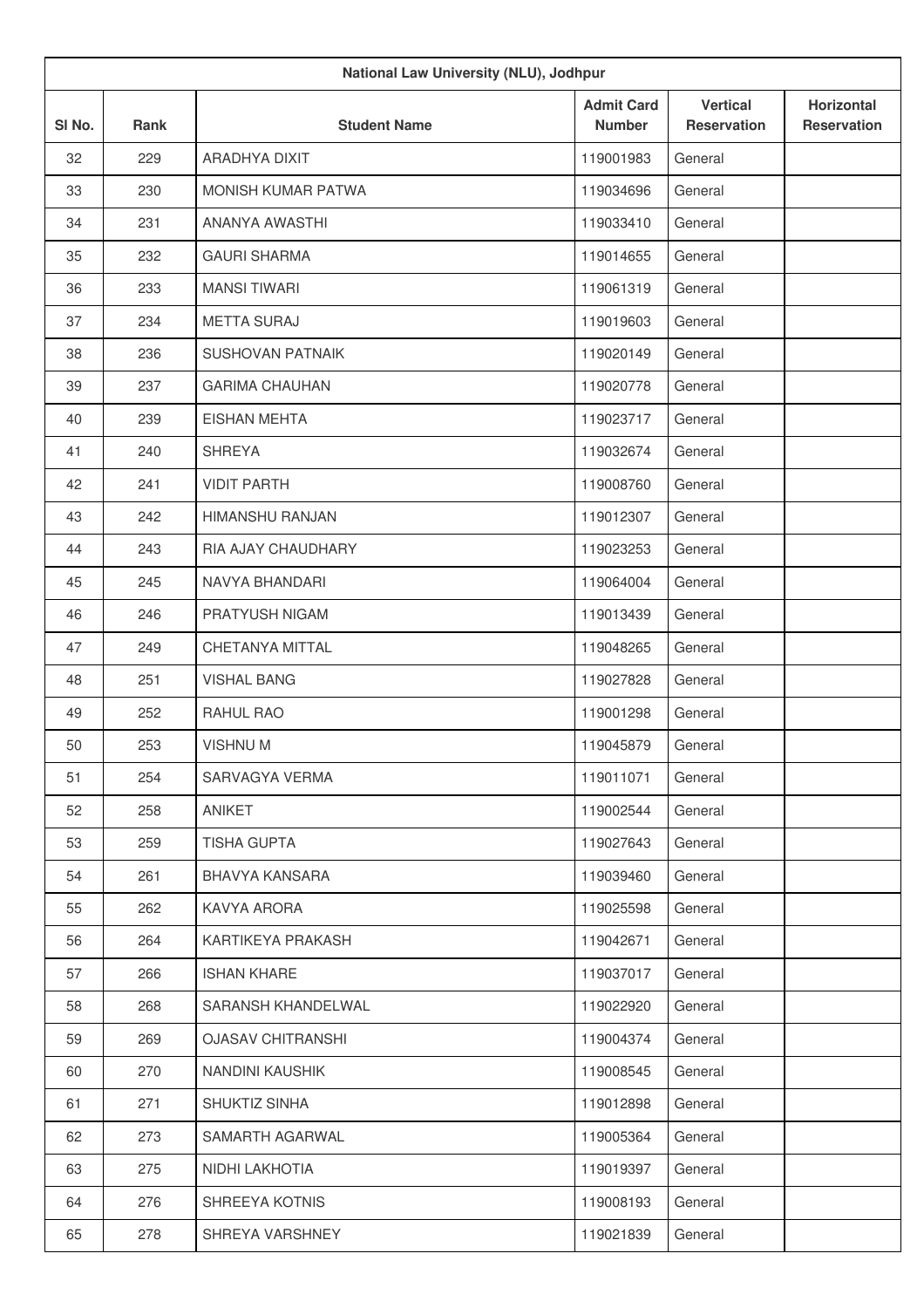| National Law University (NLU), Jodhpur |      |                                   |                                    |                                       |                                         |
|----------------------------------------|------|-----------------------------------|------------------------------------|---------------------------------------|-----------------------------------------|
| SI No.                                 | Rank | <b>Student Name</b>               | <b>Admit Card</b><br><b>Number</b> | <b>Vertical</b><br><b>Reservation</b> | <b>Horizontal</b><br><b>Reservation</b> |
| 66                                     | 279  | ANUSHKA GUPTA                     | 119004275                          | General                               |                                         |
| 67                                     | 281  | <b>GOURI SREEKUMAR</b>            | 119005625                          | General                               |                                         |
| 68                                     | 282  | ANSHUL VASHISTHA                  | 119024124                          | General                               |                                         |
| 69                                     | 288  | RISHABH JAIN                      | 119020792                          | General                               |                                         |
| 70                                     | 289  | SHIVANGI PALIWAL                  | 119025698                          | General                               |                                         |
| 71                                     | 290  | <b>CHARU SHARMA</b>               | 119019228                          | General                               |                                         |
| 72                                     | 291  | KIRTI HARIT                       | 119025059                          | General                               |                                         |
| 73                                     | 292  | <b>LOKESH BISHNOI</b>             | 119034046                          | General                               |                                         |
| 74                                     | 293  | SAKSHAM DUBEY                     | 119006033                          | General                               |                                         |
| 75                                     | 294  | PRATHAM PRATAP MOHANTY            | 119016554                          | General                               |                                         |
| 76                                     | 2268 | <b>KARUNAKAR</b>                  | 119013661                          | SC                                    |                                         |
| 77                                     | 2444 | <b>VISHAKHA MAHICHA</b>           | 119071967                          | General                               | PWD <sup>*</sup>                        |
| 78                                     | 3170 | <b>ANJALI SINGARIYA</b>           | 119032932                          | SC                                    |                                         |
| 79                                     | 3440 | <b>DAKSHA BAIRWA</b>              | 119033757                          | SC                                    |                                         |
| 80                                     | 4084 | <b>JATIN KARELA</b>               | 119003189                          | SC                                    |                                         |
| 81                                     | 4097 | AAYUSH LADDHA                     | 119056341                          | General                               | PWD <sup>*</sup>                        |
| 82                                     | 4202 | RAGHAV SHARMA                     | 119045615                          | General                               | PWD <sup>*</sup>                        |
| 83                                     | 4347 | <b>GUNJAN ROHIT</b>               | 119023309                          | SC                                    |                                         |
| 84                                     | 4349 | <b>SUKHVIR SINGH</b>              | 119001725                          | SC                                    |                                         |
| 85                                     | 4350 | YUVRAJ TENGURIYA                  | 119047226                          | SC                                    |                                         |
| 86                                     | 4493 | <b>SIMRAN SINGH</b>               | 119034325                          | SC                                    |                                         |
| 87                                     | 4533 | JIGME PALZER TSHERING             | 119013555                          | <b>ST</b>                             |                                         |
| 88                                     | 4593 | NISHANT KUMAR                     | 119000167                          | SC                                    |                                         |
| 89                                     | 4607 | <b>NAKUL SINGH</b>                | 119016582                          | SC                                    |                                         |
| 90                                     | 4640 | ANUSHKA TANWAR                    | 119033648                          | SC                                    |                                         |
| 91                                     | 4661 | HARSHDEEP DAYAL                   | 119006082                          | SC                                    |                                         |
| 92                                     | 4687 | DIVYANSHU KAPSE                   | 119030402                          | SC                                    |                                         |
| 93                                     | 4790 | SHEETANSHU SINGH                  | 119000540                          | SC                                    |                                         |
| 94                                     | 4871 | DEV VRAT ARYA                     | 119033932                          | SC                                    |                                         |
| 95                                     | 4930 | CHANDRIKAPURE SIDDHANT SHUDHODHAN | 119048530                          | SC                                    |                                         |
| 96                                     | 5340 | YAKSH BHAKHAND                    | 119023643                          | <b>ST</b>                             |                                         |
| 97                                     | 5834 | <b>MALAYA JOSHI</b>               | 119030542                          | <b>ST</b>                             |                                         |
| 98                                     | 5948 | <b>VANSHIKA MITTAL</b>            | 119069983                          | General                               | PWD <sup>*</sup>                        |
| 99                                     | 5982 | <b>HARSHITA MEENA</b>             | 119033515                          | <b>ST</b>                             |                                         |